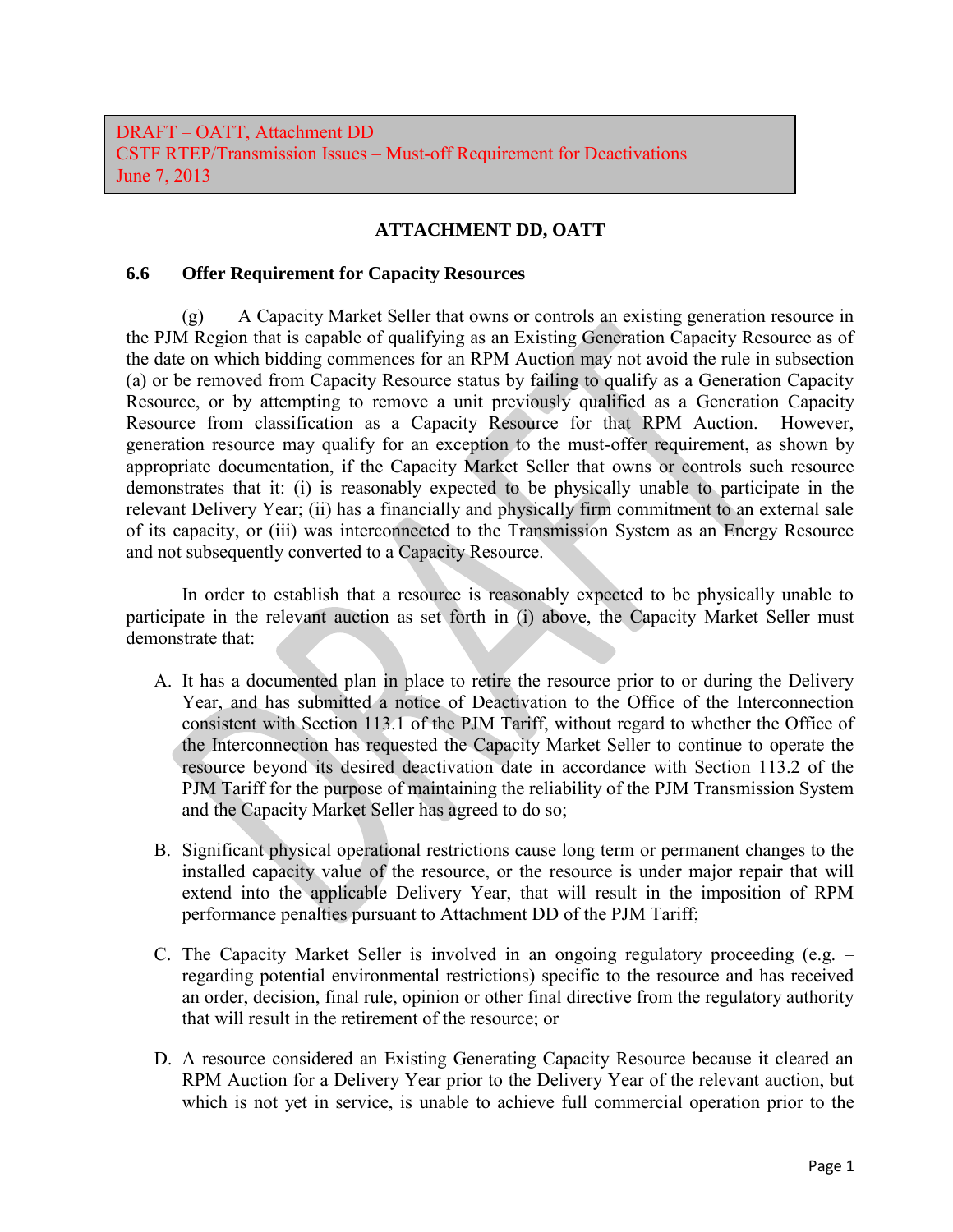Delivery Year of the relevant auction. The Capacity Market Seller must submit to the Office of the Interconnection and the Market Monitoring Unit a written sworn, notarized statement of a corporate officer certifying that the resource will not be in full commercial operation prior to the referenced Delivery Year.

In order to establish that a resource has a financially and physically firm commitment to an external sale of its capacity as set forth in (ii) above, the Capacity Market Seller must demonstrate that it has entered into a unit-specific bilateral transaction for service to load located outside the PJM Region, by a demonstration that such resource is identified on a unit-specific basis as a network resource under the transmission tariff for the control area applicable to such external load, or by an equivalent demonstration of a financially and physically firm commitment to an external sale. The Capacity Market Seller additionally shall identify the megawatt amount, export zone, and time period (in days) of the export.

A Capacity Market Seller that seeks to remove a Generation Capacity Resource from PJM Capacity Resource status and/or seeks approval for an exception to the must-offer requirement, for any reason other than the resource is reasonably expected to be physically unable to participate in the relevant auction because it has a documented plan in place to retire the resource prior to or during the Delivery Year and has submitted a notice of Deactivation to the Office of the Interconnection consistent with Section 113.1 of the PJM Tariff, shall first submit such request in writing, along with all supporting data and documentation, to the Market Monitoring Unit for evaluation, notifying the Office of the Interconnection by copy of the same, by no later than one hundred twenty (120) days prior to the commencement of the offer period for the applicable RPM Auction. A Capacity Market Seller that seeks approval for an exception to the must-offer requirement on the basis that the resource is reasonably expected to be physically unable to participate in the relevant auction because it has a documented plan in place to retire the resource prior to or during the Delivery Year and has submitted a notice of Deactivation to the Office of the Interconnection consistent with Section 113.1 of the PJM Tariff, shall first submit such request in writing, along with all supporting data and documentation, to the Market Monitoring Unit for evaluation, notifying the Office of the Interconnection by copy of the same, by no later than five months prior to the date on which the information relevant to the applicable RPM Auction ("planning parameters") is scheduled to be posted pursuant to Section 5.11 of Attachment DD. A Capacity Market Seller may only remove the Generation Capacity Resource from PJM Capacity Resource status if (i) the Market Monitoring Unit has determined that the Generation Capacity Resource meets the applicable criteria set forth in Sections 5.6.6 and 6.6 of Attachment DD and the Office of the Interconnection agrees with this determination, or (ii) the Commission has issued an order terminating the Capacity Resource status of the resource. Nothing herein shall require a Market Seller to offer its resource into an RPM Auction prior to seeking to remove a resource from Capacity Resource status, subject to satisfaction of Section 6.6.

If the Capacity Market Seller disagrees with the Market Monitoring Unit's determination of its request to remove a resource from Capacity Resource status, it must notify the Market Monitoring Unit in writing, with a copy to the Office of the Interconnection, of the same by no later than eighty (80) days prior to the commencement of the offer period for the applicable RPM Auction. After the Market Monitoring Unit has made its determination of whether a resource has satisfied the must-offer requirement or meets one of the exceptions thereto and has notified the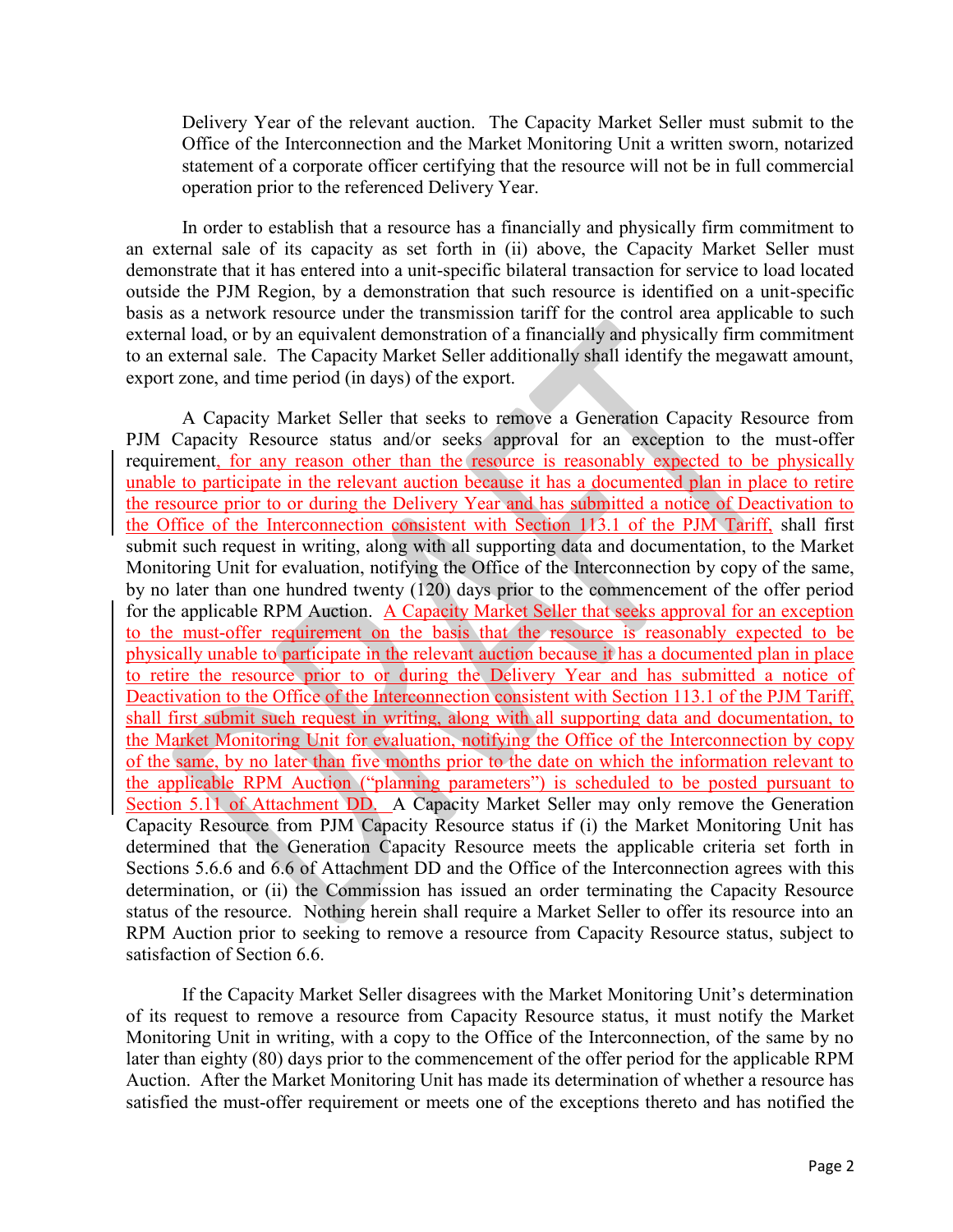Capacity Market Seller and the Office of the Interconnection of the same pursuant to Section II.C.4 of Attachment M – Appendix, the Office of the Interconnection shall approve or deny the exception request. The exception request shall be deemed to be approved by the Office of the Interconnection, consistent with the determination of the Market Monitoring Unit, unless the Office of the Interconnection notifies the Capacity Market Seller and Market Monitoring Unit, by no later than sixty-five (65) days prior to the date on which the offer period for the applicable RPM Auction commences, that the exception request is denied.

If the Market Monitoring Unit does not timely notify the Capacity Market Seller and the Office of the Interconnection of its determination of the request to remove a Generation Capacity Resource from Capacity Resource status or for an exception to the must-offer requirement, the Office of the Interconnection shall make the determination whether the request shall be approved or denied, and will notify the Capacity Market Seller of its determination in writing, with a copy to the Market Monitoring Unit, by no later than sixty-five (65) days prior to the date on which the offer period for the applicable RPM Auction commences.

After the Market Monitoring Unit and the Office of the Interconnection have made their determinations of whether a resource meets the criteria to qualify for an exception to the mustoffer requirement, the Capacity Market Seller must notify the Market Monitoring Unit and the Office of the Interconnection whether it intends to exclude from its Sell Offer some or all of the subject capacity on the basis of an identified exception by no later than sixty-five (65) days prior to the date on which the offer period for the applicable RPM Auction commences. PJM does not make determinations of whether withholding of capacity constitutes market power. A Generation Capacity Resource that does not qualify for submission into an RPM Auction because it is not owned or controlled by the Capacity Market Seller for a full Delivery Year is not subject to the offer requirement hereunder; provided, however, that a Capacity Market Seller planning to transfer ownership or control of a Generation Capacity Resource during a Delivery Year pursuant to a sale or transfer agreement entered into after March 26, 2009 shall be required to satisfy the offer requirement hereunder for the entirety of such Delivery Year and may satisfy such requirement by providing for the assumption of this requirement by the transferee of ownership or control under such agreement.

If a Capacity Market Seller doesn't timely seek to remove a Generation Capacity Resource from Capacity Resource status or timely submit a request for an exception to the mustoffer requirement, the Generation Capacity Resource shall only be removed from Capacity Resource status, and may only be approved for an exception to the must-offer requirement, upon the Capacity Market Seller requesting and receiving an order from FERC, prior to the close of the offer period for the applicable RPM Auction, directing the Office of the Interconnection to remove the resource from Capacity Resource status and/or granting an exception to the mustoffer requirement or a waiver of the must-offer requirement as to such resource.

 (h) Any existing generation resource located in the PJM Region that satisfies the criteria in the definition of Existing Generation Capacity Resource as of the date on which bidding commences for the Base Residual Auction for a Delivery Year, that is not offered into such Base Residual Auction, and that does not meet any of the exceptions stated in the prior subsection (g): (i) may not participate in any subsequent Incremental Auctions conducted for such Delivery Year; (ii) shall not receive any payments under section 5.14 for such Delivery